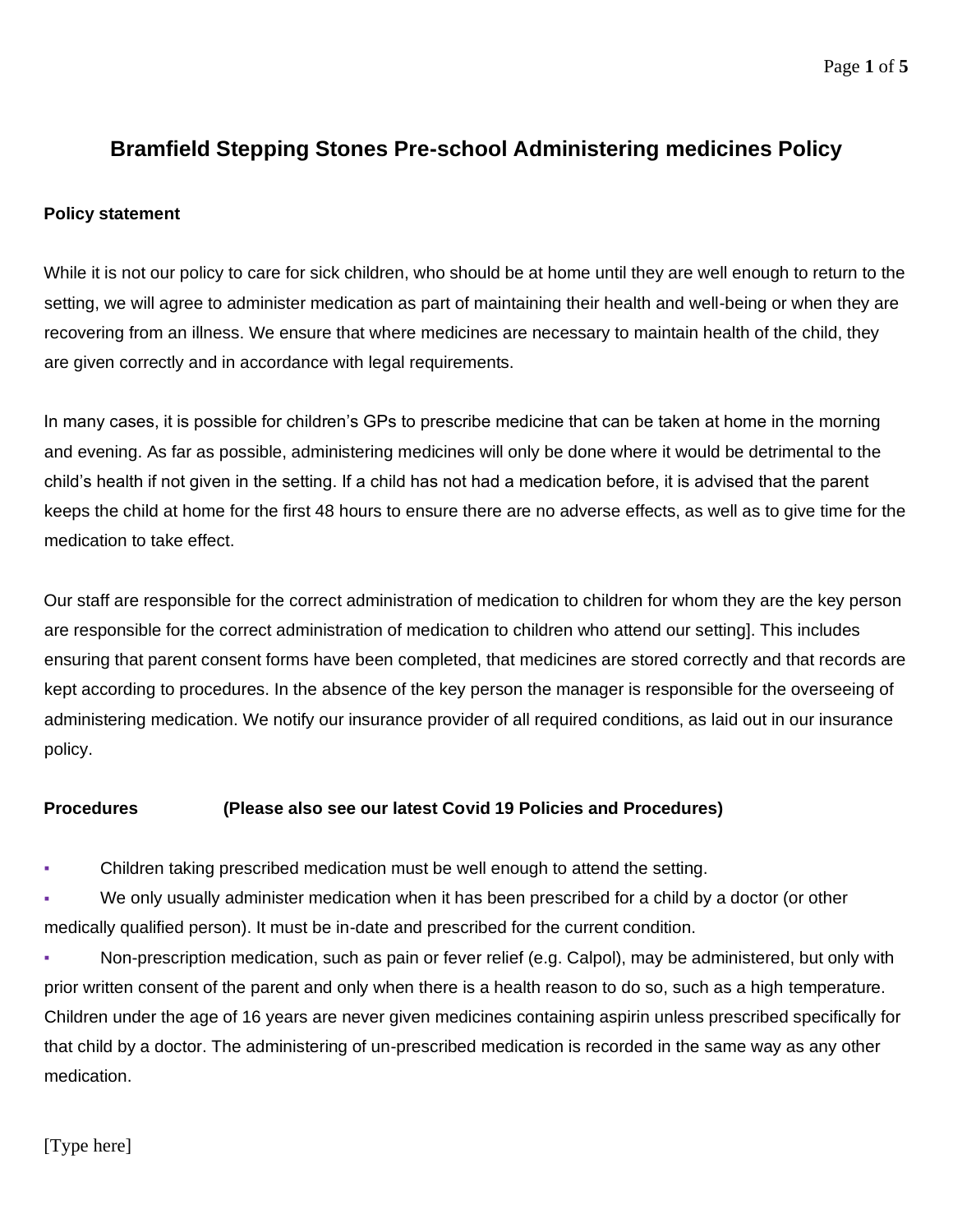▪ Children's prescribed medicines are stored in their original containers, are clearly labelled and are inaccessible to the children. On receiving the medication, the member of staff checks that it is in date and prescribed specifically for the current condition.

**▪** Parents must give prior written permission for the administration of medication. The staff member receiving the medication will ask the parent to sign a consent form stating the following information. No medication may be given without these details being provided:

- **-** the full name of child and date of birth
- **-** the name of medication and strength
- **-** who prescribed it
- **-** the dosage and times to be given in the setting
- **-** the method of administration
- **-** how the medication should be stored and its expiry date
- **-** any possible side effects that may be expected
- **-** the signature of the parent, their printed name and the date

The administration of medicine is recorded accurately in our medication record book each time it is given and is signed by the person administering the medication and a witness. Parents are shown the record at the end of the day and asked to sign the record book to acknowledge the administration of the medicine. The medication record book records the:

- **-** name of the child
- **-** name and strength of the medication
- **-** name of the doctor that prescribed it
- **-** date and time of the dose
- **-** dose given and method
- **-** signature of the person administering the medication and a witness who verifies that the medication has been given correctly
- **-** parent's signature (at the end of the day).
- We use the Pre-school Learning Alliance Medication Administration Record book for recording the administration of medicine and comply with the detailed procedures set out in that publication.
- If the administration of prescribed medication requires medical knowledge, we obtain individual training for the relevant member of staff by a health professional.
- If rectal diazepam is given, another member of staff must be present and co-signs the record book.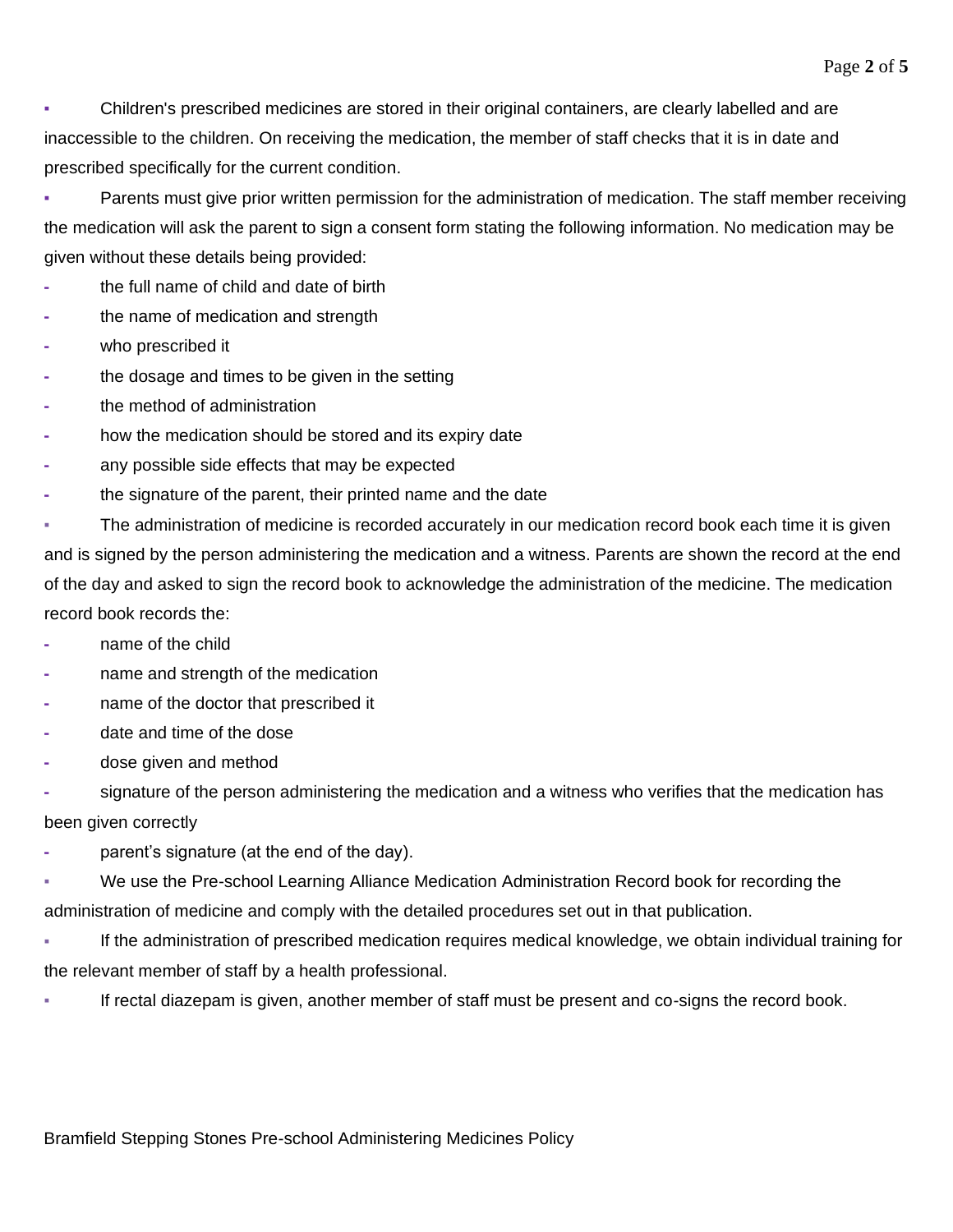No child may self-administer. Where children are capable of understanding when they need medication, for example with asthma, they should be encouraged to tell their key person what they need. However, this does not replace staff vigilance in knowing and responding when a child requires medication.

We monitor the medication record book is monitored to look at the frequency of medication given in the setting. For example, a high incidence of antibiotics being prescribed for a number of children at similar times may indicate a need for better infection control.

## *Storage of medicines*

All medication is stored safely in a high cupboard or refrigerated as required. Where the cupboard or refrigerator is not used solely for storing medicines, they are kept in a marked plastic box.

The child's key person is responsible for ensuring medicine is handed back at the end of the day to the parent.

▪ For some conditions, medication may be kept in the setting to be administered on a regular or as-andwhen- required basis. Key persons check that any medication held in the setting, is in date and return any out-ofdate medication back to the parent.

Medicines are stored in the marked First Aid cupboard in the kitchen.

## *Children who have long term medical conditions and who may require ongoing medication*

We carry out a risk assessment for each child with a long term medical condition that requires on-going medication. This is the responsibility of our manager alongside the key person. Other medical or social care personnel may need to be involved in the risk assessment.

Parents will also contribute to a risk assessment. They should be shown around the setting, understand the routines and activities and point out anything which they think may be a risk factor for their child.

For some medical conditions, key staff will need to have training in a basic understanding of the condition, as well as how the medication is to be administered correctly. The training needs for staff form part of the risk assessment.

The risk assessment includes vigorous activities and any other activity that may give cause for concern regarding an individual child's health needs.

The risk assessment includes arrangements for taking medicines on outings and advice is sought from the child's GP if necessary where there are concerns.

An individual health plan for the child is drawn up with the parent; outlining the key person's role and what information must be shared with other adults who care for the child.

Bramfield Stepping Stones Pre-school Administering Medicines Policy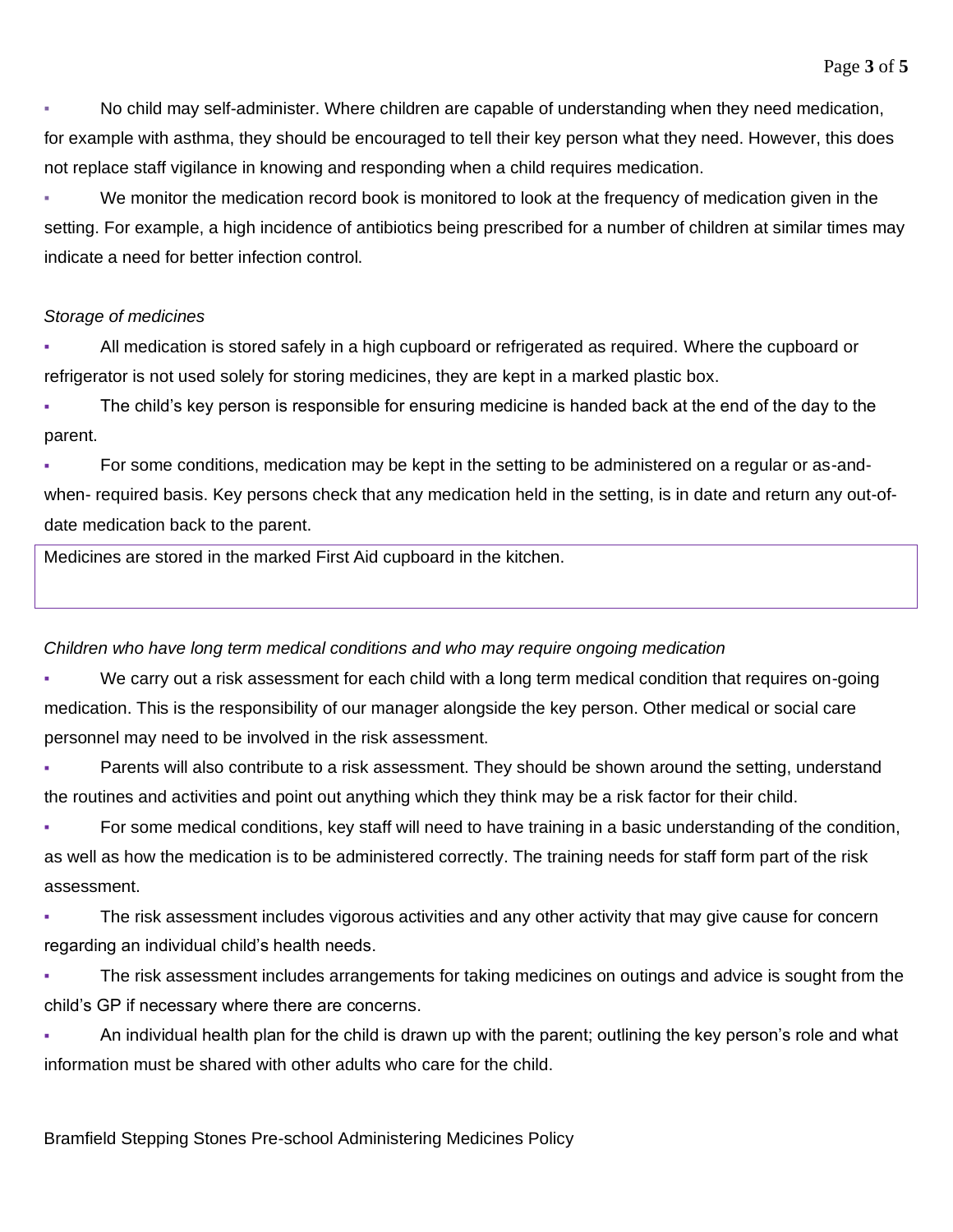▪ The individual health plan should include the measures to be taken in an emergency.

We review the individual health plan every six months, or more frequently if necessary. This includes reviewing the medication, e.g. changes to the medication or the dosage, any side effects noted etc.

Parents receive a copy of the individual health plan and each contributor, including the parent, signs it.

## *Managing medicines on trips and outings*

▪ If children are going on outings, the key person for the child will accompany the children with a risk assessment, or another member of staff who is fully informed about the child's needs and/or medication.

▪ Medication for a child is taken in a sealed plastic box clearly labelled with the child's name, the original pharmacist's label and the name of the medication. Inside the box is a copy of the consent form and a card to record when it has been given, including all the details that need to be recorded in the medication record as stated above. For medication dispensed by a hospital pharmacy, where the child's details are not on the dispensing label, we will record the circumstances of the event and hospital instructions as relayed by the parents.

On returning to the setting the card is stapled to the medicine record book and the parent signs it.

▪ If a child on medication has to be taken to hospital, the child's medication is taken in a sealed plastic box clearly labelled with the child's name and the name of the medication. Inside the box is a copy of the consent form signed by the parent.

This procedure should be read alongside the outings procedure.

### **Legal framework**

**• The Human Medicines Regulations (2012)**